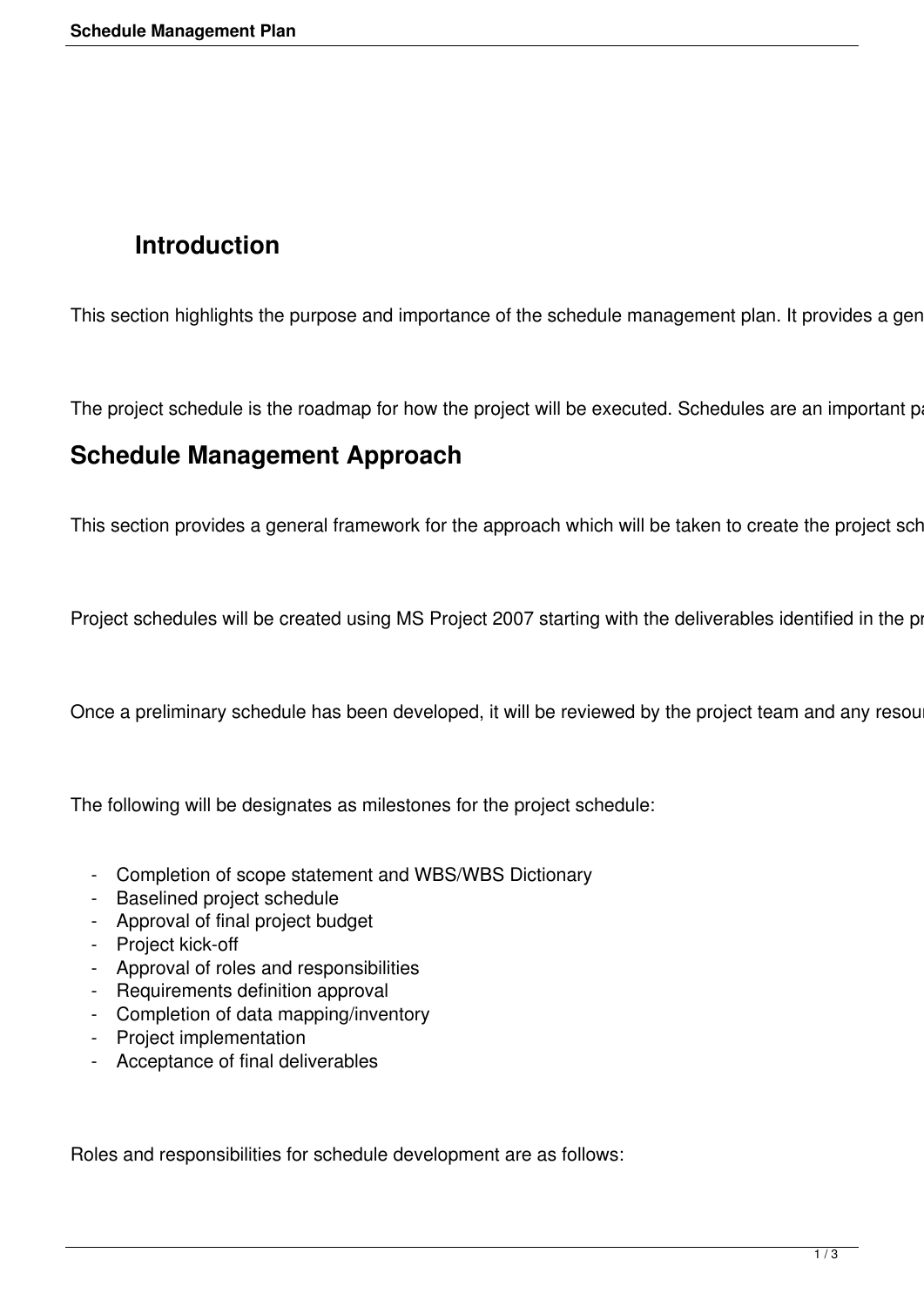The project manager will be responsible for facilitating work package definition, sequencing, and estima

The project team is responsible for participating in work package definition, sequencing, and duration are

The project sponsor will participate in reviews of the proposed schedule and approve the final schedule

The project stakeholders will participate in reviews of the proposed schedule and assist in its validation.

#### **Schedule Control**

This section defines how the project's schedule will be controlled throughout the life of the project. This i

The project schedule will be reviewed and updated as necessary on a bi-weekly basis with actual start,

The project manager is responsible for holding bi-weekly schedule updates/reviews; determining impact

The project team is responsible for participating in bi-weekly schedule updates/reviews; communicating

The project sponsor will maintain awareness of the project schedule status and review/approve any sche

#### **Schedule Changes and Thresholds**

As the project schedule is created it is important that boundary conditions are set by the project sponsor

If any member of the project team determines that a change to the schedule is necessary, the project m